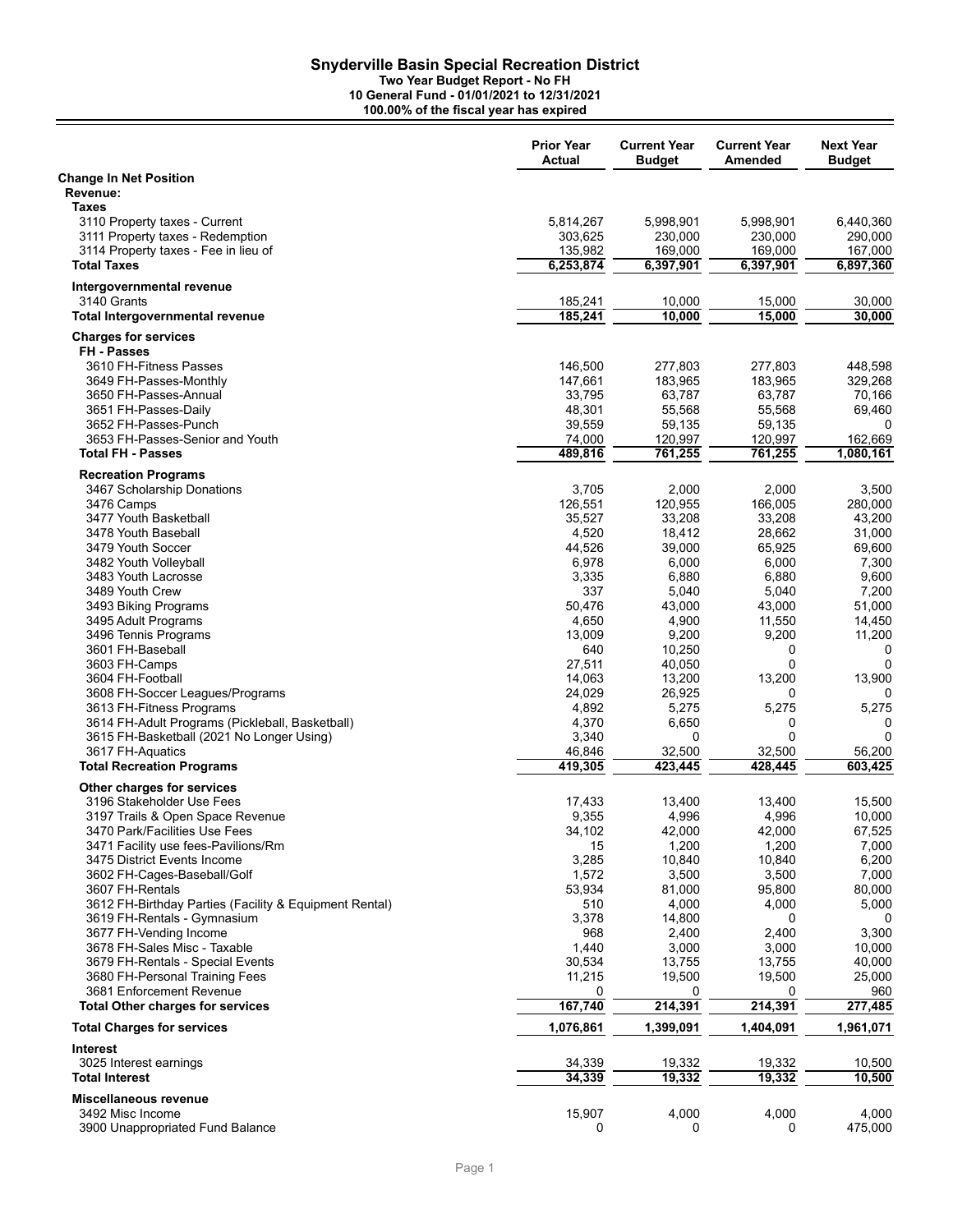**Two Year Budget Report - No FH**

**10 General Fund - 01/01/2021 to 12/31/2021**

**100.00% of the fiscal year has expired**

|                                                                 | <b>Prior Year</b><br>Actual | <b>Current Year</b><br><b>Budget</b> | <b>Current Year</b><br>Amended | <b>Next Year</b><br><b>Budget</b> |
|-----------------------------------------------------------------|-----------------------------|--------------------------------------|--------------------------------|-----------------------------------|
| <b>Total Miscellaneous revenue</b>                              | 15,907                      | 4,000                                | 4,000                          | 479,000                           |
| Total Revenue:                                                  | 7,566,222                   | 7,830,324                            | 7,840,324                      | 9,377,931                         |
| <b>Expenditures:</b><br><b>Administration Department</b>        |                             |                                      |                                |                                   |
| <b>Admin Dept Salaries</b>                                      |                             |                                      |                                |                                   |
| 4700 Admin Full Time Salary                                     | 626,272                     | 669,320                              | 725,477                        | 922,169                           |
| 4712 Admin Overtime<br>4714 Admin Merit Bonus                   | 231<br>20.461               | 500<br>24,833                        | 500<br>27,080                  | 1,000<br>46,108                   |
| 9139 FH Full Time Salary                                        | 322,360                     | 401,256                              | 0                              | 0                                 |
| 9140 FH Overtime                                                | 526                         | 1,500                                | 0                              | $\mathbf 0$                       |
| 9149 Fieldhouse Merit Bonus                                     | 7,494                       | 16,050                               | 0                              | 0                                 |
| <b>Total Admin Dept Salaries</b>                                | 977,343                     | 1,113,459                            | 753,057                        | 969,277                           |
| <b>Admin Salaries-Non-Benefited</b>                             |                             |                                      |                                |                                   |
| 4703 Admin PT Non Benefited<br>9138 FH-Hrly-Front Desk          | $\mathbf 0$<br>123,087      | $\mathbf 0$<br>129,000               | $\mathbf 0$<br>129,000         | 26,000<br>139,100                 |
| <b>Total Admin Salaries-Non-Benefited</b>                       | 123,087                     | 129,000                              | 129,000                        | 165,100                           |
| <b>Admin Benefits</b>                                           |                             |                                      |                                |                                   |
| 4815 Admin Benefits                                             | 278,255                     | 349,646                              | 384,924                        | 517,744                           |
| 9151 FH Full Time Benefits                                      | 132,852                     | 189,229                              | 0                              | 0                                 |
| 9153 FH PT Seasonal FICA/WC                                     | 28,103                      | 41,292                               | 0                              | 0                                 |
| <b>Total Admin Benefits</b>                                     | 439,211                     | 580,167                              | 384,924                        | 517,744                           |
| Administration                                                  |                             |                                      |                                |                                   |
| 4322 Contract Service-Audit<br>4323 Continuing Disclosure       | 9,400<br>2,500              | 9,700<br>2,500                       | 9,700<br>2,500                 | 9,700<br>2,500                    |
| 4325 County Services                                            | 40,000                      | 105,000                              | 90,600                         | 52,080                            |
| 4528 Consultants-Professional                                   | 69,753                      | 52,790                               | 52.790                         | 210,000                           |
| 45281 Outsourced IT                                             | 63,192                      | 89,522                               | 92,342                         | 108,000                           |
| 4540 Insurance-Liability                                        | 35,098                      | 38,160                               | 38,160                         | 40,068                            |
| 4541 Insurance-Building/Contents<br>4542 Insurance-Vehicle      | 1,215<br>590                | 1,288<br>608                         | 20,759<br>15,807               | 22,835<br>17,388                  |
| 4713 Unemployment Insurance                                     | 0                           | 500                                  | 8,200                          | 5,000                             |
| 4818 Continuing Education/Travel                                | 40                          | 3,500                                | 4,400                          | 6,500                             |
| 4820 Board Per Diem                                             | 5,340                       | 5,040                                | 5,040                          | 5,040                             |
| 4821 Board Compensation<br>4822 Board Expenses and Meetings     | 32,250<br>1,311             | 35,000<br>1,500                      | 35,000<br>1,500                | 35,000<br>2,000                   |
| 4905 Office Equipment                                           | 1,013                       | 2,000                                | 3,500                          | 6,015                             |
| 4906 Software Expenses                                          | 19,656                      | 24,000                               | 42,146                         | 41,000                            |
| 4907 Staff Meetings                                             | 801                         | 5,000                                | 6,500                          | 5,000                             |
| 4910 Office Supplies<br>4913 Website Costs                      | 4,973<br>3,300              | 7,200<br>3,300                       | 10,957<br>3,300                | 15,000<br>3,300                   |
| 4915 Public Relations/Marketing                                 | 3,286                       | 17,244                               | 22,014                         | 16,500                            |
| 4917 Printing                                                   | 706                         | 1,750                                | 1,750                          | 1,750                             |
| 4919 New Hire Expenses                                          | 304                         | 2,100                                | 5,550                          | 7,565                             |
| 4920 Memberships<br>4921 Uniforms - All Departments             | 2,650                       | 14,000                               | 28,400                         | 12,350                            |
| 4922 Water Lease Fees                                           | 8,455<br>2,274              | 10,000<br>2,300                      | 10,000<br>2,300                | 10,530<br>2,300                   |
| 4940 Telephone/Cellular                                         | 39,909                      | 25,720                               | 29,020                         | 35,000                            |
| 4951 Bank & Credit Card Fees                                    | 612                         | 750                                  | 33,469                         | 49,027                            |
| 4960 Postage                                                    | 618                         | 700                                  | 700                            | 700                               |
| 4982 Office Equipment Maintenance<br>4985 Public Notice Expense | 1,583<br>2,597              | 2,400<br>3,000                       | 5,000<br>3,000                 | 4,000<br>4,200                    |
| 4991 Fuel                                                       | 26                          | 200                                  | 200                            | 200                               |
| 4992 Mileage                                                    | $\mathbf 0$                 | 500                                  | 600                            | 500                               |
| 4994 Admin Operating Contingency                                | 747                         | 5,000                                | 5,000                          | 5,000                             |
| 4996 Office/Storage Space Lease<br>6560 Payroll Expenses        | 0<br>1,488                  | 0<br>1,500                           | 0<br>0                         | 77,000<br>0                       |
| 7007 Unemployment-Parks                                         | 0                           | 3,000                                | 0                              | 0                                 |
| 7922 New Hire Costs                                             | 356                         | 1,000                                | 0                              | 0                                 |
| 7942 Insurance - Building & Contents                            | 3,148                       | 3,337                                | 0                              | 0                                 |
| 7951 Insurance - Parks Vehicles<br>8700 Unemployment-Trails     | 5,730<br>211                | 6,275<br>2,000                       | $\mathbf 0$<br>0               | 0<br>0                            |
| 8922 New Hire Expenses Trails                                   | 175                         | 750                                  | 0                              | 0                                 |
| 8991 Insurance-Building/Cont - Trail                            | 2,200                       | 2,332                                | 0                              | 0                                 |
| 8998 Insurance - Trails Vehicles                                | 5,110                       | 5,618                                | 0                              | 0                                 |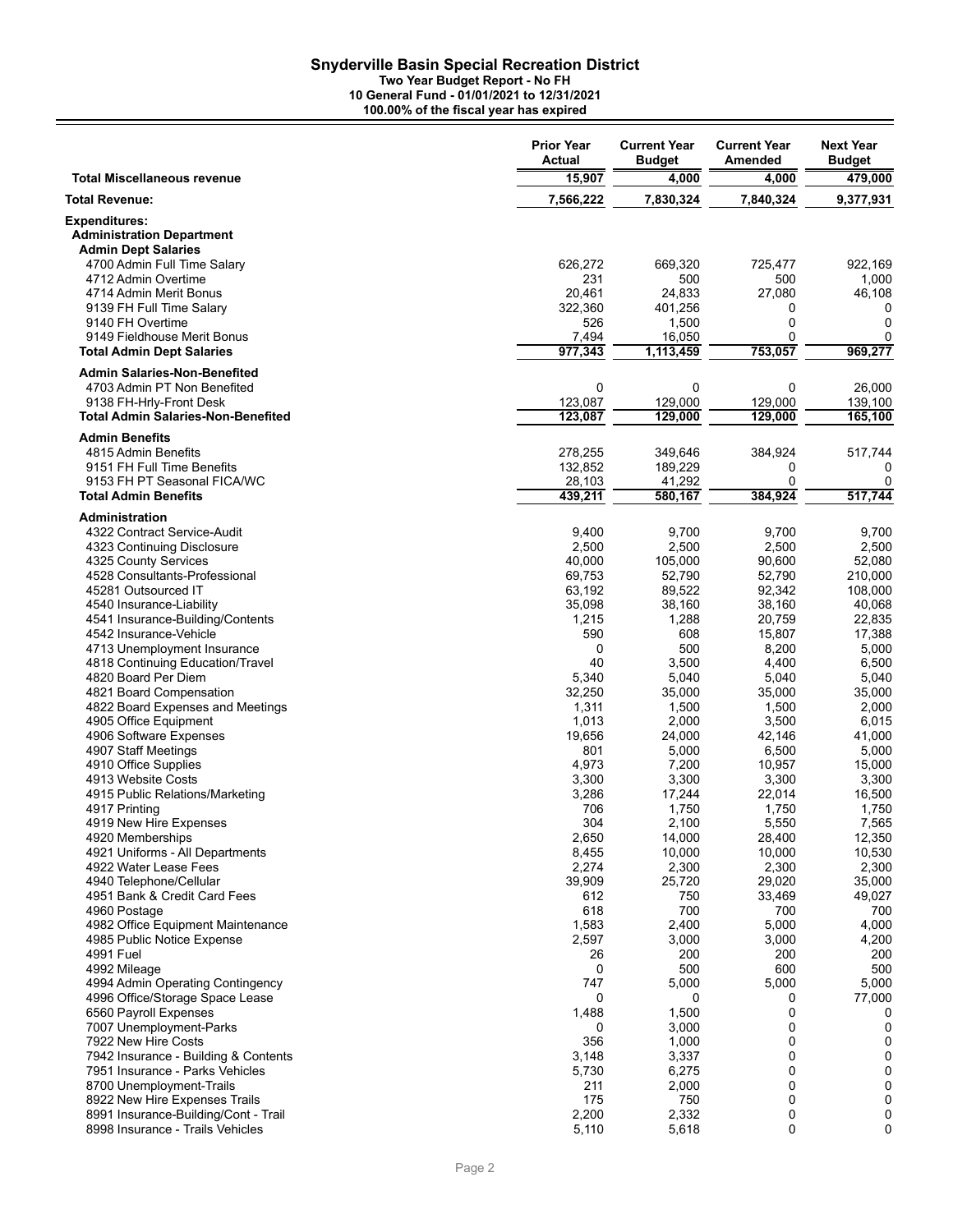**Two Year Budget Report - No FH**

|                                                                                                                             | <b>Prior Year</b><br>Actual | <b>Current Year</b><br><b>Budget</b> | <b>Current Year</b><br>Amended | <b>Next Year</b><br><b>Budget</b> |
|-----------------------------------------------------------------------------------------------------------------------------|-----------------------------|--------------------------------------|--------------------------------|-----------------------------------|
| 91011 Fieldhouse Advertising                                                                                                | 1,717                       | 4,020                                | 0                              | 0                                 |
| 91012 Fitness Advertising                                                                                                   | 2,074                       | 0                                    | 0                              | 0                                 |
| 9102 FH-Association Dues-CAM                                                                                                | 92,259                      | 95,028                               | 95,028                         | 95,575                            |
| 9115 FH-Building/Contents Insurance                                                                                         | 13,000                      | 13,780                               | 0                              | 0                                 |
| 9116 FH-Computer license fees                                                                                               | 8,400                       | 7,346                                | 0                              | 0                                 |
| 9118 FH Cable TV                                                                                                            | 5,217                       | 5,976                                | 0                              | 0                                 |
| 9125 FH-Office Equipment                                                                                                    | 763                         | 1,500                                | 0                              | 0                                 |
| 9126 FH-Office Equipment Maintenance                                                                                        | 1,007                       | 2,600                                | 0                              | $\mathbf 0$                       |
| 9162 Rec-Unemployment                                                                                                       | 1,805                       | 900                                  | 0                              | $\mathbf 0$                       |
| 9166 FH-Supplies-Office                                                                                                     | 1,865                       | 3,757                                | 0                              | 0                                 |
| 9170 FH-Telephone                                                                                                           | 3,168                       | 3,300                                | 0                              | $\Omega$                          |
| 9173 FH-Transit Assess (Summit Co.)                                                                                         | 3,480                       | 3,480                                | 3,480                          | 3,480                             |
| 9174 FH-Education & Travel                                                                                                  | 1,865                       | 3,950                                | 0                              | O                                 |
| 9176 FH-Subscriptions                                                                                                       | 199                         | 200                                  | 3,356                          | 3,500                             |
| 9177 FH-Unemployment                                                                                                        | 3,357                       | 1,800                                | 0                              | 0                                 |
| 9186 FH-Bank & Credit Card Fees                                                                                             | 17,241                      | 24,913                               | 0                              | 0                                 |
| 9187 FH-New Hire Expenses                                                                                                   | 424                         | 1,000                                | 0                              | 0                                 |
| 9188 FH-Staff Meetings and Functions                                                                                        | 1,647                       | 1,500                                | 0                              | 0                                 |
| 9189 FH - Mileage Reimbursement                                                                                             | 0                           | 300                                  | 0                              | 0                                 |
| 9190 FH-Operating Contingency                                                                                               | 2,459                       | 5,000                                | 0                              | $\Omega$                          |
| 9350 Events Expenses                                                                                                        | 3,375                       | 12,727                               | 12,727                         | 17,150                            |
| 9519 FH - Inventory                                                                                                         | 913                         | 1,000                                | 1,000                          | 5,000                             |
| 9926 Rec-Building/Contents Insurance                                                                                        | 20                          | 22                                   | 0                              | 0                                 |
| 9927 Insurance - Recreation Vehicles                                                                                        | 3,105                       | 3,306                                | 0                              | $\mathbf 0$                       |
| 9951 Rec-Advertising/Promotions                                                                                             | 0                           | 750                                  | 0                              | 0                                 |
| <b>Total Administration</b>                                                                                                 | 541,975                     | 696,239                              | 705,795                        | 937,754                           |
| <b>Total Administration Department</b>                                                                                      | 2,081,617                   | 2,518,865                            | 1,972,776                      | 2,589,875                         |
| <b>Parks &amp; Facilities Department</b><br><b>Parks &amp; Facilities Salaries-Benefited</b><br>7005 Parks Full Time Salary | 201,390                     | 213,768                              | 365,976                        | 497,998                           |
| 7012 Parks FT Overtime Pay                                                                                                  | 1,078                       | 1,500                                | 1,500                          | 2,000                             |
| 7015 Parks Merit Bonus                                                                                                      | 7,298                       | 8,551                                | 14,639                         | 24,900                            |
| 7770 Facilities FT Salary                                                                                                   | 68,579                      | 0                                    | 0                              | 0                                 |
| 7771 Facilities Overtime                                                                                                    | 286                         | $\mathbf 0$                          | 0                              | $\Omega$                          |
| 7772 Facilities Merit Bonus                                                                                                 | 2,954                       | $\Omega$                             | 0                              | 0                                 |
| <b>Total Parks &amp; Facilities Salaries-Benefited</b>                                                                      | 281,586                     | 223,819                              | 382,115                        | 524,898                           |
| <b>Parks &amp; Facilities Salaries-Non Benefited</b>                                                                        |                             |                                      |                                |                                   |
| 7009 Parks PT Seasonal                                                                                                      | 20,081                      | 35,640                               | 49,680                         | 54,400                            |
| 9146 FH-Hrly-Custodial Non Benefited                                                                                        | 13,098                      | 14,040                               | 0                              | 0                                 |
| <b>Total Parks &amp; Facilities Salaries-Non Benefited</b>                                                                  | 33,179                      | 49,680                               | 49,680                         | 54,400                            |
| <b>Parks &amp; Facilities Benefits</b>                                                                                      |                             |                                      |                                |                                   |
| 7021 Parks FT Benefits - Benefited                                                                                          | 108,208                     | 114,067                              | 196,765                        | 319,226                           |
| 7023 Parks PT Seasonal FICA/WC                                                                                              | 1,537                       | 3,015                                | 4,203                          | 22,015                            |
| 7775 Facilities FT Benefits                                                                                                 | 38,174                      | $\Omega$                             | 0                              | 0                                 |
| <b>Total Parks &amp; Facilities Benefits</b>                                                                                | 147,919                     | 117,082                              | 200,968                        | 341,241                           |
| <b>Utilities - Water</b>                                                                                                    |                             |                                      |                                |                                   |
| 4823 Water Shares -Standby Fees                                                                                             | 1,756                       | 1,500                                | 1,500                          | 2,500                             |
| 7164 Utility- Water- The Woods                                                                                              | 3,152                       | 3,750                                | 3,750                          | 3,500                             |
| 7165 Utility-Water-TS                                                                                                       | 38,597                      | 50,000                               | 50,000                         | 55,000                            |
| 7465 Utility-Water-Culinary -WC                                                                                             | 1,655                       | 1,700                                | 1,700                          | 2,000                             |
| 7565 Utility-Water-Knoop                                                                                                    | 21,133                      | 20,000                               | 20,000                         | 20,000                            |
| 9185 FH-Water                                                                                                               | 19,254                      | 24,300                               | 18,000                         | 19,000                            |
| <b>Total Utilities - Water</b>                                                                                              | 85,547                      | 101,250                              | 94,950                         | 102,000                           |
| <b>Utilities - Gas</b>                                                                                                      |                             |                                      |                                |                                   |
| 7175 Utility-Gas-TS                                                                                                         | 6,835                       | 8,000                                | 8,000                          | 8,000                             |
| 7275 Utility-Gas-EHMS                                                                                                       | 964                         | 1,700                                | 1,700                          | 1,200                             |
| 9179 FH-Utilities-Gas                                                                                                       | 40,155                      | 48,000                               | 48,000                         | 48,000                            |
| <b>Total Utilities - Gas</b>                                                                                                | 47,954                      | 57,700                               | 57,700                         | 57,200                            |
| <b>Utilities - Electric</b>                                                                                                 |                             |                                      |                                |                                   |
| 7170 Utility-Electric-TS                                                                                                    | 7,092                       | 9,250                                | 9,250                          | 8,500                             |
| 7470 Utility-Electric-WC                                                                                                    | 1,435                       | 1,750                                | 1,750                          | 1,700                             |
| 7570 Utility-Electric-Knoop                                                                                                 | 1,419                       | 1,750                                | 1,750                          | 1,700                             |
| 9178 FH-Utilities-Electricity                                                                                               | 66,036                      | 69,060                               | 69,060                         | 75,000                            |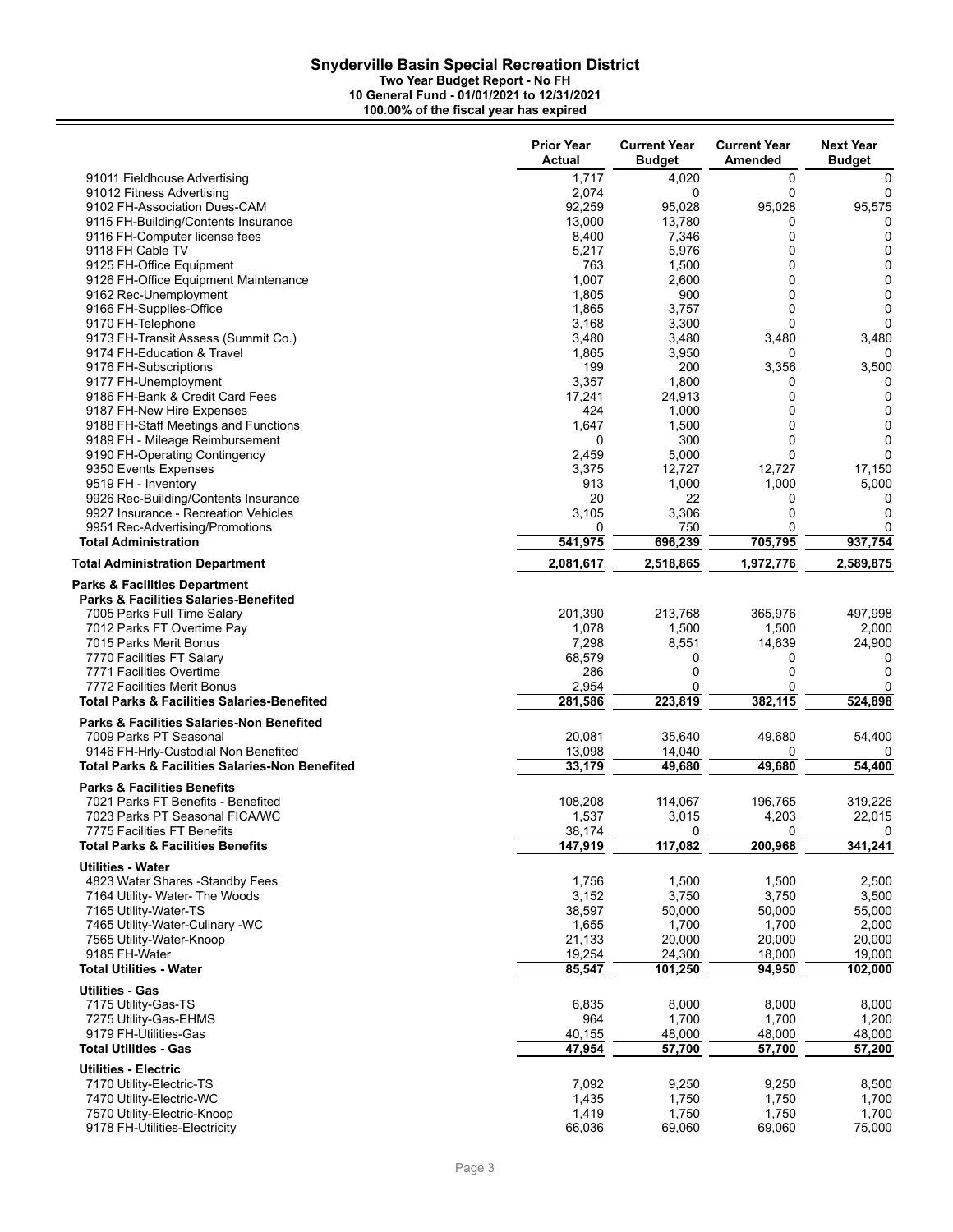**Two Year Budget Report - No FH**

|                                                                             | <b>Prior Year</b><br>Actual | <b>Current Year</b><br><b>Budget</b> | <b>Current Year</b><br>Amended | <b>Next Year</b><br><b>Budget</b> |
|-----------------------------------------------------------------------------|-----------------------------|--------------------------------------|--------------------------------|-----------------------------------|
| <b>Total Utilities - Electric</b>                                           | 75,983                      | 81,810                               | 81,810                         | 86,900                            |
| <b>Utilities - Sewer</b>                                                    |                             |                                      |                                |                                   |
| 7180 Utility-Sewer-TS                                                       | 697                         | 1,575                                | 1,575                          | 1,300                             |
| 7480 Utility-Sewer-WC                                                       | 424                         | 575                                  | 575                            | 600                               |
| 7580 Utility-Sewer-Knoop                                                    | 401                         | 575                                  | 575                            | 600                               |
| 9180 FH-Waste/Refuse                                                        | 4,706                       | 4,212                                | 0                              | 0                                 |
| 9181 FH-Utility Sewer                                                       | 0                           | 0                                    | 6,300                          | 7,000                             |
| <b>Total Utilities - Sewer</b>                                              | 6,228                       | 6,937                                | 9,025                          | 9,500                             |
| <b>Parks &amp; Facilities Other</b>                                         |                             |                                      |                                |                                   |
| 7104 Departmental Supplies-Parks                                            | 42,648                      | 48,000                               | 48,000                         | 50,000                            |
| 7119 Safety Exp-Parks<br>7124 Irrigation Maintenance-Parks                  | 988<br>14,693               | 4,500<br>12,000                      | 4,500<br>12,000                | 5,000<br>12,000                   |
| 7129 Cleaning Supplies                                                      | 10,047                      | 12,000                               | 12,000                         | 8,300                             |
| 7144 Repairs and Maintenance - Parks                                        | 21,334                      | 22,500                               | 22,500                         | 23,000                            |
| 7146 Building Repair/Maint/Supplies                                         | 13,158                      | 20,000                               | 20,000                         | 12,000                            |
| 7155 Contract Service-Maintenance                                           | 6,171                       | 8,000                                | 23,516                         | 15,500                            |
| 7160 Consultant-Prof Services                                               | 860                         | 1,800                                | 1,800                          | 2,000                             |
| 7184 Equip Rental/Lease-Parks                                               | 2,099                       | 3,500                                | 3,500                          | 2,500                             |
| 7355 Contract Services-Trailside                                            | 5,286                       | 8,766                                | 0                              | 0                                 |
| 7455 Contract Service-WC                                                    | 2,307                       | 4,500                                | 0                              | 0                                 |
| 7555 Contract Service-Knoop                                                 | 1,854                       | 2,250                                | 0                              | 0                                 |
| 7918 Continuing Education/Travel<br>7920 Memberships/Subscriptions          | 1,126<br>0                  | 1,500<br>200                         | 3,500<br>200                   | 5,600<br>200                      |
| 7921 Staff Mtg & Functions - Parks                                          | 164                         | 600                                  | 600                            | 1,020                             |
| 7925 Vehicle/Equip Repairs & Maint                                          | 13,287                      | 12,000                               | 12,000                         | 15,000                            |
| 7930 Vehicle/Equip Fuel                                                     | 8,826                       | 10,000                               | 10,000                         | 10,000                            |
| 7935 Mileage Reimbursement                                                  | 0                           | 100                                  | 100                            | 0                                 |
| 7941 Parks & Facilities Operating Contingency                               | 0                           | 5,000                                | 7,500                          | 25,000                            |
| 9103 FH-Athletic Equipment Expenses                                         | 6,544                       | 5,000                                | 5,000                          | 30,000                            |
| 9110 FH-Contract Svc-Cleaning/Pest                                          | 69,017                      | 70,706                               | 0                              | 0                                 |
| 9111 FH-Contract Svc-Maintenance                                            | 17,228                      | 22,856                               | 103,346                        | 107,800                           |
| 9120 FH-Lease-Equipment                                                     | 4,914<br>33,281             | 4,800<br>43,500                      | 0<br>43,500                    | 0<br>45,000                       |
| 9155 FH-Repairs & Maintenance<br>9157 FH-Rental-Misc Equipment              | 1,682                       | 2,400                                | 2,400                          | 2,500                             |
| 9158 FH-Aquatics Facility Expenses                                          | 24,433                      | 31,400                               | 31,400                         | 38,000                            |
| 9160 FH-Security                                                            | 733                         | 772                                  | 0                              | 0                                 |
| 9165 FH-Supplies-Bldg                                                       | 50,804                      | 47,836                               | 47,836                         | 45,000                            |
| <b>Total Parks &amp; Facilities Other</b>                                   | 353,483                     | 406,486                              | 415,198                        | 455,420                           |
| <b>Total Parks &amp; Facilities Department</b>                              | 1,031,879                   | 1,044,764                            | 1,291,446                      | 1,631,559                         |
| <b>Trails and Open Space</b>                                                |                             |                                      |                                |                                   |
| <b>Wages - Benefited</b>                                                    |                             |                                      |                                |                                   |
| 8702 Trails & Open Space Full Time Salary                                   | 259,142                     | 316,330                              | 464.617                        | 631,518                           |
| 8706 Trails & Open Space Overtime                                           | 1,683                       | 1,500                                | 1,900                          | 2,000                             |
| 8709 Trails & Open Space Merit Bonus                                        | 8,667                       | 12,653                               | 19,031                         | 31,576                            |
| 8802 Open Space FT Salary                                                   | 140,369                     | 148,287                              | 0                              | 0                                 |
| 8806 Open Space Overtime                                                    | 291<br>3,935                | 400<br>6,778                         | 0<br>0                         | 0<br>0                            |
| 8809 Open Space Merit Bonus<br><b>Total Wages - Benefited</b>               | 414,087                     | 485,948                              | 485,548                        | 665,094                           |
|                                                                             |                             |                                      |                                |                                   |
| <b>Wages - PT Seasonal</b>                                                  |                             |                                      |                                |                                   |
| 8704 Trails Salaries - PT Seasonal                                          | 31,421                      | 65,355                               | 82,515                         | 70,720                            |
| 8804 Open Space Seasonal Wages<br><b>Total Wages - PT Seasonal</b>          | 1,551<br>32,971             | 17,160<br>82,515                     | 82,515                         | 70,720                            |
|                                                                             |                             |                                      |                                |                                   |
| <b>Benefits</b>                                                             |                             |                                      |                                |                                   |
| 8715 Trails & Open Space Fulltime & Hrly Benefits                           | 116,560                     | 167,334                              | 243,817                        | 410,402                           |
| 8716 Trails & Open Space PT Seasonal FICA/WC<br>8815 Open Space FT Benefits | 2,409<br>56,584             | 5,529<br>76,484                      | 6,981<br>0                     | 5,982<br>0                        |
| 8816 Open Space Seasonal FICA/WC                                            | 119                         | 1,452                                | 0                              | 0                                 |
| <b>Total Benefits</b>                                                       | 175,671                     | 250,799                              | 250,798                        | 416,384                           |
|                                                                             |                             |                                      |                                |                                   |
| <b>Trails Other</b><br>8400 Departmental Supplies & Maintenance-Trails      | 56,665                      | 60,000                               | 76,000                         | 69,000                            |
| 8420 Signage - Trails                                                       | 2,751                       | 6,000                                | 0                              |                                   |
| 8500 Enforcement Expenses                                                   | 0                           | 0                                    | 0                              | 10,000                            |
| 8520 Contract Service-Trails Maint                                          | 67,087                      | 100,000                              | 100,000                        | 90,000                            |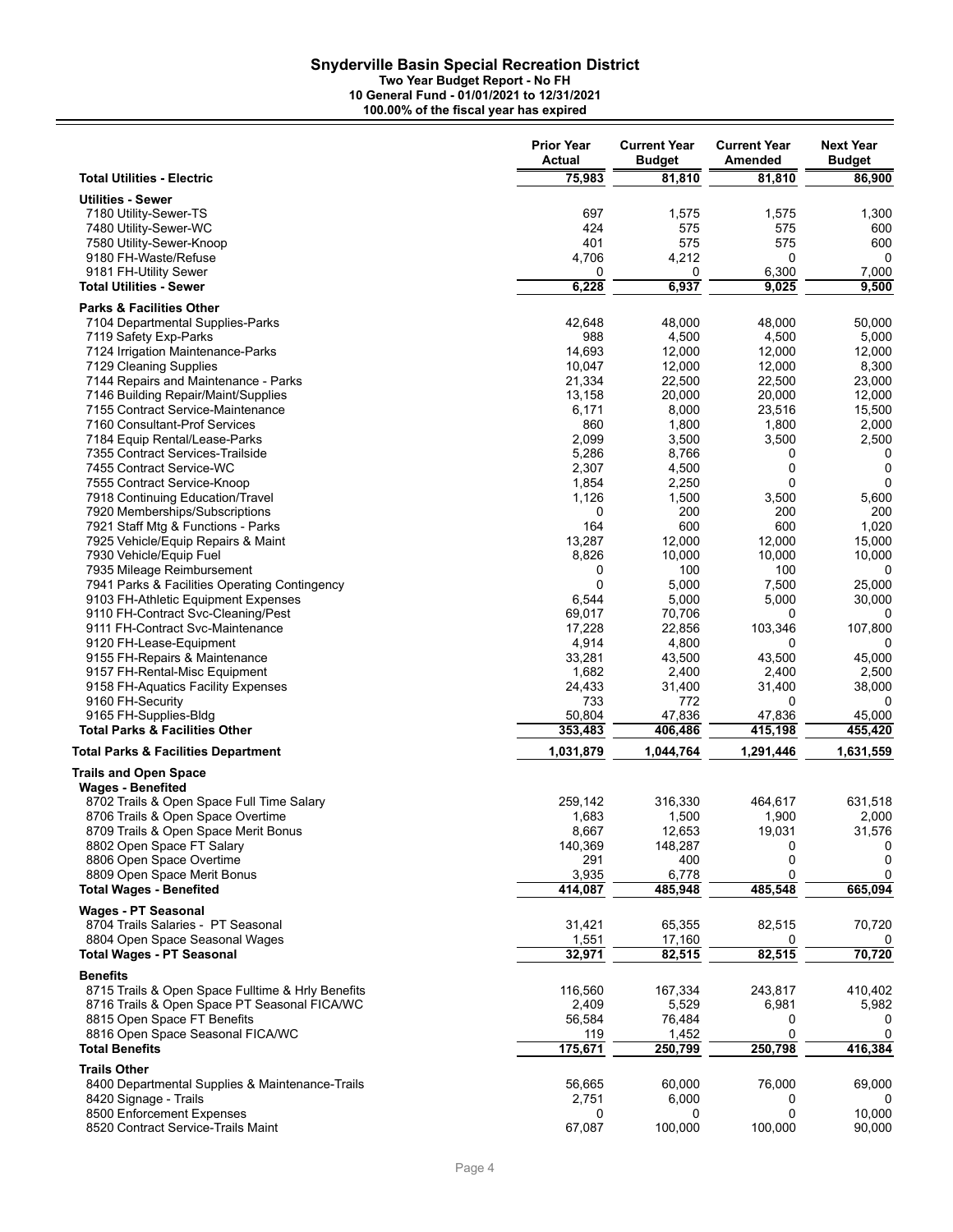**Two Year Budget Report - No FH**

|                                                                    | <b>Prior Year</b><br>Actual | <b>Current Year</b><br><b>Budget</b> | <b>Current Year</b><br>Amended | <b>Next Year</b><br><b>Budget</b> |
|--------------------------------------------------------------------|-----------------------------|--------------------------------------|--------------------------------|-----------------------------------|
| 8528 Consultant Fees-Prof & Tech                                   | 4,500                       | 10,000                               | 10,000                         | 0                                 |
| 8550 Utility-Water-Trails                                          | 6,546                       | 7,550                                | 7,550                          | 8,000                             |
| 8551 Utility-Electric-Trails                                       | 3,165                       | 4,000                                | 4,000                          | 4,200                             |
| 8553 Utility-Sewer-Trails                                          | 4,094                       | 4,000                                | 4,000                          | 4,350                             |
| 8817 New Hire Expenses - Open Space                                | 21                          | 200                                  | 0                              | 0                                 |
| 8818 Continuing Education/Travel - Open Space                      | 1,231                       | 3,000                                | 0                              | 0                                 |
| 8820 Contract Service - OS Maintenance/Restoration                 | 515,757                     | 517,643                              | 517,643                        | 313,412                           |
| 8828 Consultant Fees - Open Space                                  | 22,858                      | 40,000                               | 40,000                         | 40,000                            |
| 8855 Open Space Maintenance Expenses                               | 10,715                      | 13,200                               | 13,200                         | 10,000                            |
| 8882 Equipment/Vehicle Repairs - Open Space                        | 109                         | 2,000                                | 0                              | 0                                 |
| 8890 Fuel - Open Space                                             | 278                         | 600                                  | 0                              | 0                                 |
| 8894 Operating Contingency - Open Space                            | 0                           | 5,000                                | 0                              | 0                                 |
| 8918 Continuing Education/Travel                                   | 3,941                       | 4,000                                | 7,000                          | 12,000                            |
| 8920 Memberships/Subscriptions                                     | 123                         | 500                                  | 500                            | 250                               |
| 8921 Staff Meetings & Functions                                    | 693                         | 750                                  | 750                            | 1,000                             |
| 8982 Equipment Repairs & Maintenance                               | 15,213                      | 14,000                               | 16,000                         | 16,000                            |
| 8990 Fuel-Vehicle/Equipment                                        | 9,312                       | 10,500                               | 11,100                         | 12,500                            |
| 8992 Mileage Reimbursement                                         | 0                           | 250                                  | 250<br>0                       | 250                               |
| 8993 Equipment & Tools - Trails                                    | 8,951<br>581                | 10,000<br>5,000                      | 10,000                         | 0<br>10,000                       |
| 8994 Operating Contingency<br><b>Total Trails Other</b>            | 734,591                     |                                      |                                |                                   |
| <b>Total Trails and Open Space</b>                                 | 1,357,320                   | 818,193<br>1,637,455                 | 817,993<br>1,636,854           | 600,962<br>1,753,160              |
| <b>Recreation Department</b>                                       |                             |                                      |                                |                                   |
| <b>Rec Salaries-Benefited</b>                                      |                             |                                      |                                |                                   |
| 9654 Rec Staff Overtime                                            | 0                           | 400                                  | 1,900                          | 900                               |
| 9655 Rec Full Time Salary                                          | 231,492                     | 242,083                              | 434,974                        | 441,360                           |
| 9725 Recreation Merit Bonus                                        | 8,810                       | 9,683                                | 17,799                         | 22,068                            |
| <b>Total Rec Salaries-Benefited</b>                                | 240,302                     | 252,166                              | 454,673                        | 464,328                           |
| <b>Rec Salaries-PT Seasonal</b>                                    |                             |                                      |                                |                                   |
| 9135 Hourly Wages-Football                                         | 33,137                      | 48,047                               | 48,047                         | 2,800                             |
| 9141 FH-Hrly-Fitness Class Instructer                              | 116,230                     | 187,000                              | 187,000                        | 188,500                           |
| 9143 Hourly Wages-Youth Crew                                       | 0                           | 1,330                                | 1,330                          | 1,650                             |
| 9144 FH-Hrly-Aquatics                                              | 86,784                      | 110,000                              | 110,000                        | 129,700                           |
| 9701 Hourly Wages-Basketball                                       | 18,994                      | 19,100                               | 19,100                         | 18,500                            |
| 9702 Hourly Wages-Soccer                                           | 9,677                       | 13,900                               | 13,900                         | 21,225                            |
| 9703 Hourly Wages-Baseball                                         | 2,010                       | 10,200                               | 10,200                         | 11,250                            |
| 9704 Hourly Wages-Camps                                            | 71,087<br>14,125            | 82,500<br>25,500                     | 82,500<br>25,500               | 120,000<br>43,600                 |
| 9706 Hourly Wages-Rec Staff<br>9709 Hourly Wages-Lacrosse          | 1,008                       |                                      |                                |                                   |
| 9712 Hourly Wages-Volleyball                                       | 2,741                       | 2,500<br>3,400                       | 2,500<br>3,400                 | 2,500<br>3,500                    |
| 9722 Hourly Wages - Biking                                         | 23,182                      | 32,350                               | 32,350                         | 31,900                            |
| 9723 Wages - Nordic Ski Program DON'T USE (use #9724)              | 862                         | 0                                    | 0                              | 0                                 |
| 9724 Hourly Wages - Adult Programs                                 | 2,996                       | 4,050                                | 4,050                          | 8,700                             |
| 9726 Hourly Wages - Tennis                                         | 2,913                       | 4,300                                | 4,300                          | 5,000                             |
| <b>Total Rec Salaries-PT Seasonal</b>                              | 385,747                     | 544,177                              | 544,177                        | 588,825                           |
| <b>Rec Benefits</b>                                                |                             |                                      |                                |                                   |
| 9676 Rec FT Staff Benefits                                         | 110,089                     | 113,543                              | 194,858                        | 262,337                           |
| 9678 Rec PT Seasonal FICA/WC                                       | 11,324                      | 16,847                               | 46,889                         | 50,347                            |
| <b>Total Rec Benefits</b>                                          | 121,413                     | 130,390                              | 241,747                        | 312,684                           |
| <b>Rec Program Expenses</b>                                        |                             |                                      |                                |                                   |
| 9104 FH - Aquatic Program Expenses                                 | 3,971                       | 10,200                               | 10,200                         | 9,500                             |
| 9105 FH - Football Program Expenses                                | 4,351                       | 7,300                                | 7,300                          | 7,000                             |
| 9106 FH-Fitness Class Expenses                                     | 5,068                       | 17,404                               | 17,404                         | 10,900                            |
| 9107 FH Fitness Program Expenses                                   | 988                         | 0                                    | 0                              | 0                                 |
| 9108 FH - Soccer Program Expenses<br>9112 FH-Contract Svc-Programs | 2,578<br>3,015              | 3,646<br>4,580                       | 0<br>0                         | 0<br>0                            |
| 9113 FH Camps/Clinics                                              | 2,066                       | 3,475                                | 0                              | 0                                 |
| 9114 FH-Adult Program Supplies                                     | 709                         | 3,300                                | 0                              | 0                                 |
| 9121 FH - Baseball Program Expenses                                | 1,354                       | 3,498                                | $\Omega$                       | $\Omega$                          |
| 9323 Basketball Programs-Youth                                     | 18,274                      | 20,248                               | 20,248                         | 22,900                            |
| 9324 Soccer Programs-Youth                                         | 16,428                      | 32,000                               | 35,646                         | 37,500                            |
| 9325 Baseball Programs-Youth                                       | 6,829                       | 8,500                                | 11,998                         | 19,400                            |
| 9326 Camp Expenses                                                 | 25,437                      | 45,500                               | 51,705                         | 104,000                           |
| 9328 Volleyball Programs-Youth                                     | 0                           | 2,600                                | 2,600                          | 2,500                             |
|                                                                    |                             |                                      |                                |                                   |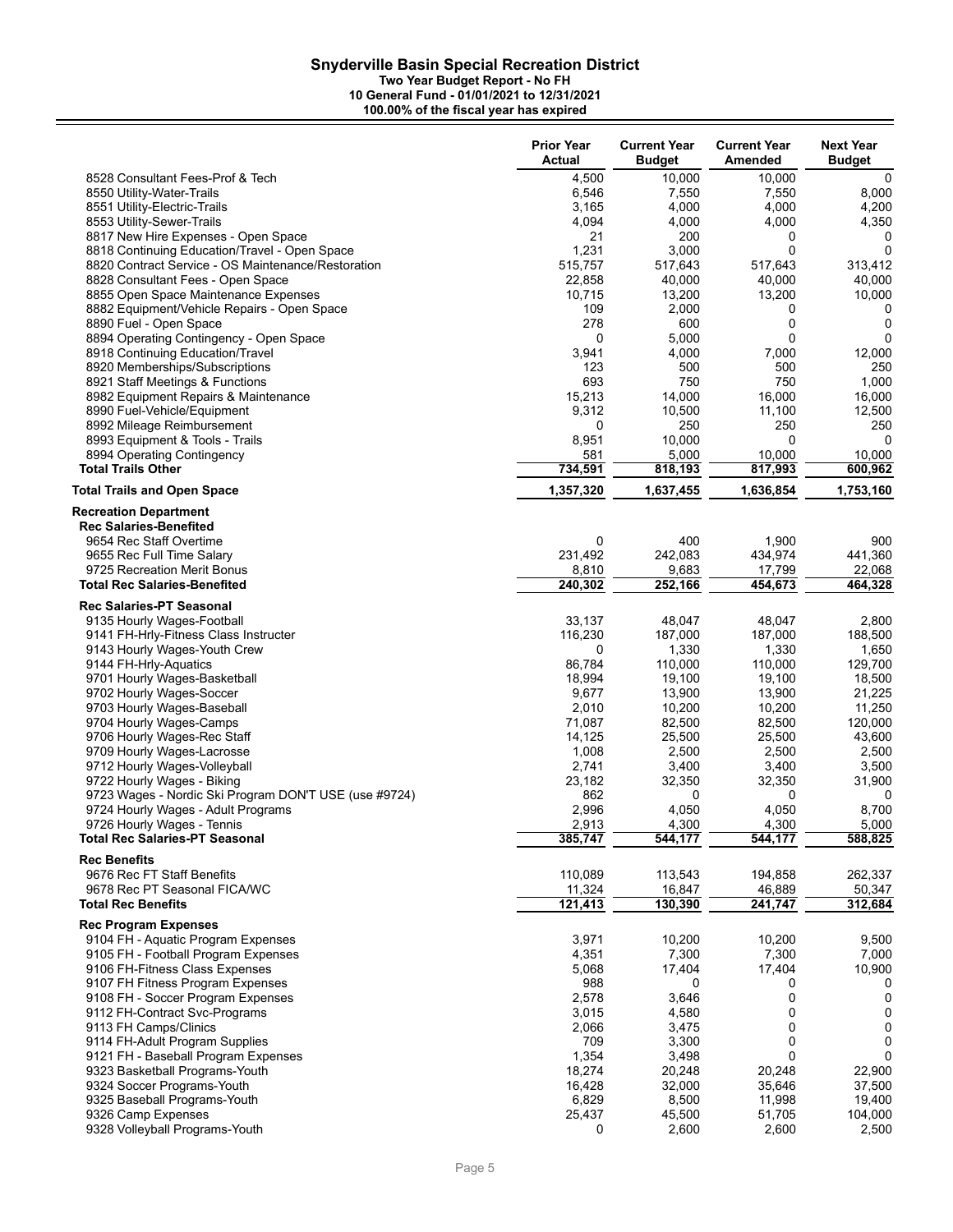**Two Year Budget Report - No FH**

|                                      | <b>Prior Year</b><br><b>Actual</b> | <b>Current Year</b><br><b>Budget</b> | <b>Current Year</b><br><b>Amended</b> | <b>Next Year</b><br><b>Budget</b> |
|--------------------------------------|------------------------------------|--------------------------------------|---------------------------------------|-----------------------------------|
| 9332 Scholarship - Rec Programs      | 26,760                             | 34,000                               | 44,000                                | 40.000                            |
| 9335 Lacrosse Programs-Youth         | 0                                  | 950                                  | 950                                   | 1,900                             |
| 9337 Biking Programs                 | 1,512                              | 5,650                                | 5,650                                 | 6,300                             |
| 9339 Adult Rec Programs              | 332                                | 3,300                                | 8,450                                 | 5,800                             |
| 9348 Tennis Programs                 | 0                                  | 2,100                                | 2,100                                 | 1,700                             |
| 9351 Youth Crew                      | 316                                | 5,000                                | 5,000                                 | 5,600                             |
| <b>Total Rec Program Expenses</b>    | 119,986                            | 213,251                              | 223,251                               | 275,000                           |
| <b>Rec Other</b>                     |                                    |                                      |                                       |                                   |
| 9400 Rec-Department Supplies/Repairs | 1,335                              | 6.000                                | 6.000                                 | 3,500                             |
| 9818 Rec-Continuing Education/Travel | 2,514                              | 4,000                                | 5,050                                 | 5,500                             |
| 9922 Rec-New Hire Expense            | 20                                 | 500                                  | $\Omega$                              | 0                                 |
| 9923 Rec-Staff Mtgs & Function       | 49                                 | 600                                  | 600                                   | 1,000                             |
| 9924 Rec-Bank Credit Card Fees       | 7,170                              | 7,806                                | 0                                     | 0                                 |
| 9980 Rec-Software                    | 3,600                              | 9,300                                | $\Omega$                              | $\Omega$                          |
| 9982 Rec-Vehicle Repair/Maintenance  | 774                                | 3,000                                | 3,000                                 | 2,750                             |
| 9990 Rec-Fuel/Vehicle                | 939                                | 2,750                                | 2,750                                 | 2,500                             |
| 9992 Rec-Mileage Reimbursement       | 0                                  | 300                                  | 500                                   | 250                               |
| 9993 Rec-Operating Contingency       | 2,659                              | 5,000                                | 7,500                                 | 6,000                             |
| <b>Total Rec Other</b>               | 19,061                             | 39,256                               | 25,400                                | 21,500                            |
| <b>Total Recreation Department</b>   | 886,508                            | 1,179,240                            | 1,489,248                             | 1,662,337                         |
| <b>Miscellaneous</b><br>Other        |                                    |                                      |                                       |                                   |
| 4999 Ice fund (per agreement w/ PC)  | 50,000                             | 50,000                               | 50,000                                | 341,000                           |
| <b>Total Other</b>                   | 50.000                             | 50.000                               | 50.000                                | 341,000                           |
| <b>Total Miscellaneous</b>           | 50,000                             | 50,000                               | 50,000                                | 341,000                           |
| <b>Transfers out</b>                 |                                    |                                      |                                       |                                   |
| 10701 Capital Projects - Xfer Out    | 770,000                            | 770,000                              | 770,000                               | 770,000                           |
| 10725 Replacement Reserve - Xfer Out | 604,671                            | 630,000                              | 630,000                               | 630,000                           |
| <b>Total Transfers out</b>           | 1,374,671                          | 1,400,000                            | 1,400,000                             | 1,400,000                         |
| <b>Total Expenditures:</b>           | 6,781,995                          | 7,830,324                            | 7,840,324                             | 9,377,931                         |
| <b>Total Change In Net Position</b>  | 784,227                            | 0                                    | 0                                     | 0                                 |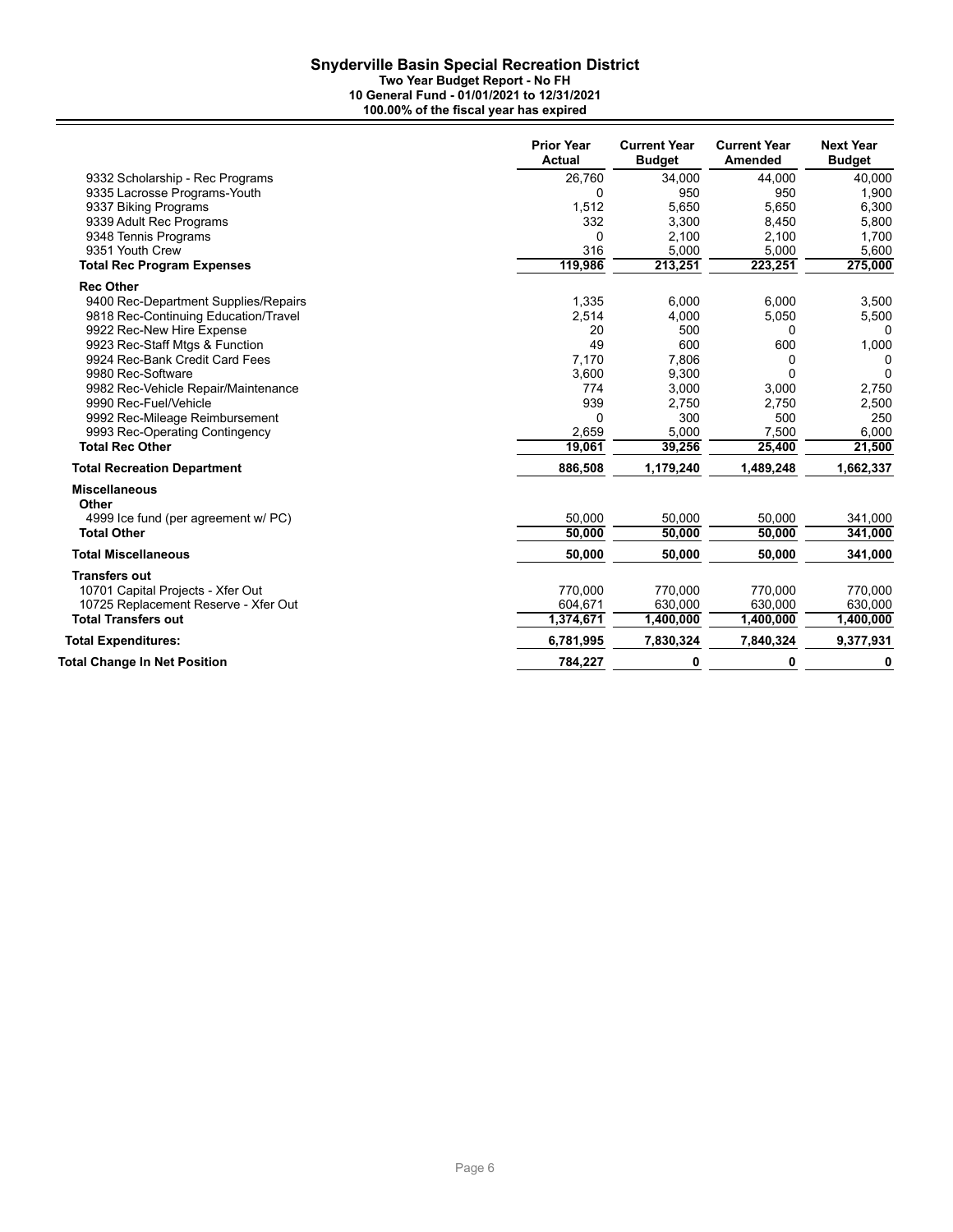### **Snyderville Basin Special Recreation District Two Year Budget Report - No FH**

|                                       | <b>Prior Year</b><br><b>Actual</b> | <b>Current Year</b><br><b>Budget</b> | <b>Current Year</b><br>Amended | <b>Next Year</b><br><b>Budget</b> |
|---------------------------------------|------------------------------------|--------------------------------------|--------------------------------|-----------------------------------|
| <b>Change In Net Position</b>         |                                    |                                      |                                |                                   |
| Revenue:                              |                                    |                                      |                                |                                   |
| Interest                              |                                    |                                      |                                |                                   |
| 3026 Interest - Impact Fees-Parks/Rec | 37,656                             | 27,600                               | 27,600                         | 14,400                            |
| 3027 Interest - Impact Fees-Trails    | 7,090                              | 1,560                                | 1,560                          | 1,800                             |
| 3028 Interest - Impact Fees Combined  |                                    |                                      |                                | 1,800                             |
| <b>Total Interest</b>                 | 44,746                             | 29,160                               | 29,160                         | 18,000                            |
| Miscellaneous revenue                 |                                    |                                      |                                |                                   |
| 3130 Impact Fees-Parks/Rec            | 667,402                            | 500.000                              | 1,025,000                      | 0                                 |
| 3131 Impact Fees-Trails               | 195,722                            | 100,000                              | 270,000                        | 0                                 |
| 3132 Impact Fees Combined             |                                    |                                      |                                | 665,444                           |
| <b>Total Miscellaneous revenue</b>    | 863,124                            | 600,000                              | 1,295,000                      | 665,444                           |
| <b>Total Revenue:</b>                 | 907,870                            | 629,160                              | 1,324,160                      | 683,444                           |
| <b>Expenditures:</b><br>Transfers out |                                    |                                      |                                |                                   |
| 10710 Interfund Xfer Impact Fees      | 440,366                            | 4,111,526                            | 1,409,634                      | 3,900,000                         |
| <b>Total Transfers out</b>            | 440,366                            | 4,111,526                            | 1,409,634                      | 3,900,000                         |
| <b>Total Expenditures:</b>            | 440,366                            | 4,111,526                            | 1,409,634                      | 3,900,000                         |
| <b>Total Change In Net Position</b>   | 467,504                            | (3, 482, 366)                        | (85, 474)                      | (3, 216, 556)                     |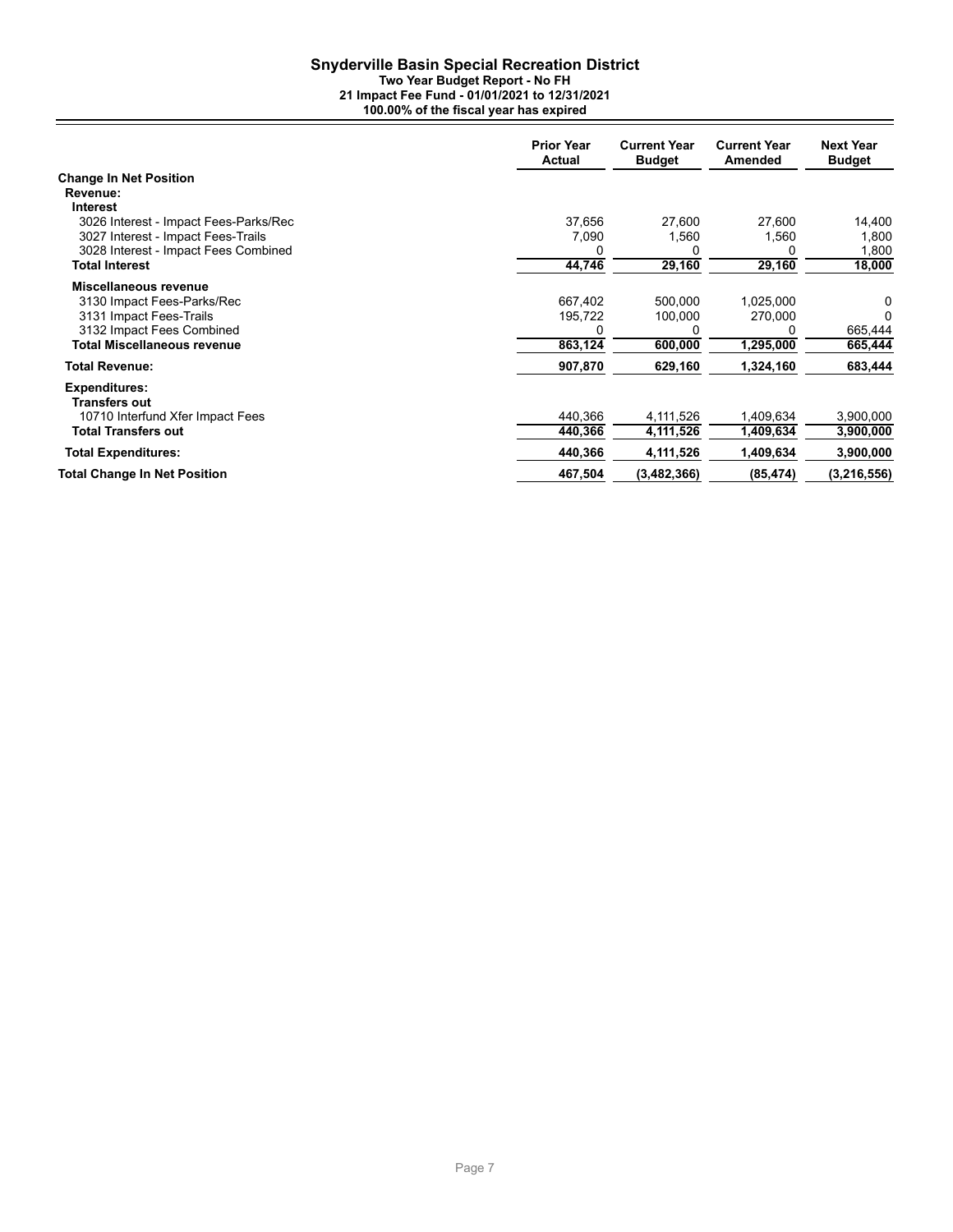### **Snyderville Basin Special Recreation District Two Year Budget Report - No FH 31 Debt Service Fund - 01/01/2021 to 12/31/2021**

**100.00% of the fiscal year has expired**

|                                                  | <b>Prior Year</b><br><b>Actual</b> | <b>Current Year</b><br><b>Budget</b> | <b>Current Year</b><br>Amended | <b>Next Year</b><br><b>Budget</b> |
|--------------------------------------------------|------------------------------------|--------------------------------------|--------------------------------|-----------------------------------|
| <b>Change In Net Position</b>                    |                                    |                                      |                                |                                   |
| Revenue:                                         |                                    |                                      |                                |                                   |
| Taxes                                            |                                    |                                      |                                |                                   |
| 3110 Property taxes - Current                    | 4,165,629                          | 4,349,282                            | 4,349,282                      | 4,346,966                         |
| 3111 Property taxes - Redemption                 | 225,013                            | 160,000                              | 160,000                        | 170,000                           |
| 3114 Property Taxes - Fee in lieu of             | 91,067                             | 100,000                              | 100,000                        | 105,000                           |
| <b>Total Taxes</b>                               | 4,481,709                          | 4,609,282                            | 4,609,282                      | 4,621,966                         |
| <b>Interest</b>                                  |                                    |                                      |                                |                                   |
| 3025 Interest income                             | 37,418                             | 21,480                               | 21,480                         | 9,666                             |
| <b>Total Interest</b>                            | 37,418                             | 21,480                               | 21,480                         | 9,666                             |
| <b>Total Revenue:</b>                            | 4,519,127                          | 4,630,762                            | 4,630,762                      | 4,631,632                         |
| <b>Expenditures:</b>                             |                                    |                                      |                                |                                   |
| <b>Miscellaneous</b>                             |                                    |                                      |                                |                                   |
| Other                                            |                                    |                                      |                                |                                   |
| 5048 Principal Series 2010                       | 855,000                            | 885,000                              | 885,000                        | 0                                 |
| 5049 Interest Series 2010                        | 69,600                             | 35,400                               | 35,400                         | $\mathbf 0$                       |
| 5051 Paying Agent Fees 2010                      | 250                                | 500                                  | 500                            | $\mathbf 0$                       |
| 5055 Principal Series 2011                       | 400,000                            | 0                                    | 0                              | $\mathbf 0$                       |
| 5056 Interest Series 2011                        | 16,000                             | 0                                    | $\Omega$                       | $\mathbf 0$                       |
| 5057 Paying Agent Fees 2011                      | 0                                  | 500                                  | 500                            | $\Omega$                          |
| 5058 Principal Series 2012                       | 180,000                            | 180,000                              | 180,000                        | 1,135,000                         |
| 5059 Interest Series 2012                        | 50,760                             | 48,330                               | 48,330                         | 45,900                            |
| 5060 Paying Agent Fee 2012                       | 500                                | 500                                  | 500                            | 500                               |
| 5061 Principal Series 2015 A                     | 1,110,000                          | 1,145,000                            | 1,145,000                      | 1,180,000                         |
| 5062 Interest Series 2015 A                      | 586,400                            | 553,100                              | 553,100                        | 518,750                           |
| 5063 Paying Agent Fee 2015 A                     | 500                                | 500                                  | 500                            | 500                               |
| 5064 Principal Series 2015B                      | 565,000                            | 580,000                              | 580,000                        | 605,000                           |
| 5065 Interest Series 2015B                       | 191,481                            | 168,882                              | 168,882                        | 145,682                           |
| 5066 Paying Agent Fee 2015B                      | 500                                | 500                                  | 500                            | 500                               |
| 5067 Principal Series 2017                       | 0                                  | 425,000                              | 425,000                        | 405,000                           |
| 5068 Interest Series 2017                        | 607,050                            | 607,050<br>500                       | 607,050                        | 594,300                           |
| 5069 Paying Agent Fee 2017<br><b>Total Other</b> | 500<br>4,633,541                   | 4,630,762                            | 500<br>4,630,762               | 500<br>4,631,632                  |
| <b>Total Miscellaneous</b>                       |                                    |                                      |                                |                                   |
|                                                  | 4,633,541                          | 4,630,762                            | 4,630,762                      | 4,631,632                         |
| <b>Total Expenditures:</b>                       | 4,633,541                          | 4,630,762                            | 4,630,762                      | 4,631,632                         |
| <b>Total Change In Net Position</b>              | (114, 415)                         | 0                                    | 0                              | 0                                 |